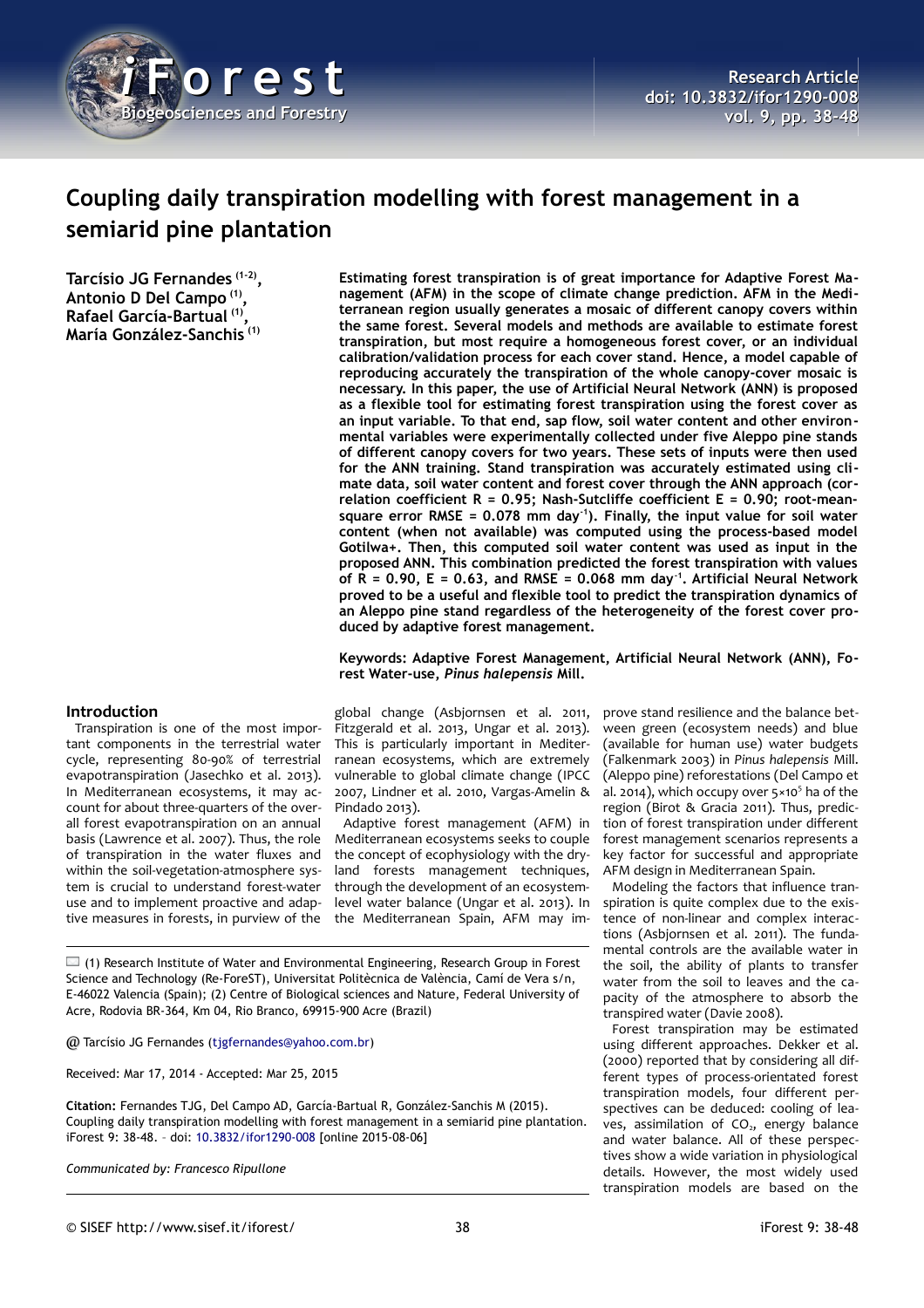energy balance, which are mostly derived from the Penman-Monteith's equation. They generally constitute the Process Based Models (PBM). Nevertheless, these approaches are Big-Leaf models, whose application requires the assumption of a homogeneous forest cover or an individual calibration/validation process for each stand. Since the application of AFM usually leads to a mosaic of different forest cover and structures within the same forest, it is paramount to use of a method capable of including such heterogeneity.

Artificial Neural Network (ANN) techniques represent an attractive modeling approach to deal with this issue, as forest cover heterogeneity can easily be included as an input variable. ANN is a flexible mathematical structure, which is capable to identify complex nonlinear relationships between the input and output data sets. Furthermore, ANN models are considered useful and efficient, particularly when the characteristics of the processes are difficult to describe using physical equations (*i.e.*, when the relationship between input and output variables is not explicit – Shirgure & Rajput 2011). ANNs map the implicit relationship between inputs and outputs through training on field observations (Shirgure 2013). Furthermore, ANN usually achieves regression coefficient around 0.90, thus performing more accurately than other approaches such as statistical or PBM.

In recent years, ANNs have intensively been applied in forest and agriculture hydrology, *e.g.*, in estimating evapotranspiration (Kumar et al. 2002, 2011, Adeloye et al. 2012, Huo et al. 2012), trunk sap flow (Liu et al. 2009) and transpiration (Zee 2001a, 2001b, Vrugt et al. 2002, Garcia-Santos 2007, 2011, Meijun et al. 2007, Li et al. 2009). In forest management, ANNs have also been applied to estimate tree volume (Gorgens et al. 2009, Silva et al. 2009, Diamantopoulou & Milios 2010, Özçelik et al. 2010, 2014, Yu & Jia-Yin 2012), growth modeling (Castro et al. 2013), tree height (Binoti et al. 2013a), and to describe diameter distribution (Leite et al. 2011, Binoti et al. 2013b). However, none of these applications include forest management as an input variable, at least in the estimation of transpiration. The use of this variable would: (i) extend capabilities and use of ANN-based modeling; (ii) allow a more accurate determination and quantification of

the influence of forest management practices on transpiration; (iii) increase the resilience of forests to new climate conditions.

Despite the aforementioned advantages, ANN have some limitations, *e.g.*, it cannot be applied when some of the required input data are not available to forest managers. Under such circumstances a combination of ANN and PBM can be a useful alternative. Although their sophistication theoretically allow to reproduce the complex dynamics of forest ecosystems in details, it makes also difficult their use and evaluation (Van Oijen et al. 2005). Hence, PBM could be used in some cases to feed ANN when the estimate of the required input data is not readily available.

In this study, we aimed to develop a reliable model to estimate transpiration in forest stands considering explicitly the influence of forest management as an input variable. More specifically, we intended: (i) to explore the relationships between measured forest transpiration and explicative environmental variables to define the most reliable empirical model (Linear Models and ANN-based approaches); (ii) to incorporate forest cover as a forest management-derived variable into the chosen modeling approach and to evaluate its predictive ability; (iii) to evaluate the model performance when soil moisture has to be derived from other modeling approaches (Gotilwa+).

# **Material and methods**

Sap flow, soil water content and other environmental variables were recorded for two years in five Aleppo pine stands (see below) with different canopy covers. First, a Multiple Linear Regression (MLR) and a General Linear Model (GLM) using field data were developed and validated to analyze the performance of both models in predicting transpiration. Subsequently, an ANN modeling scheme was used to estimate the stand transpiration using climate data, soil water content and forest cover as input variables. When soil water content data was not available (only for medium intensity thinning stand), it was first computed using the process-based model Gotilwa+ and then used as an input value in the modeled ANN.

# *Study site and data collection*

The study site is a public forest of 4682 ha located in the Ayora valley region (39° 5′ N,

<span id="page-1-0"></span>**Tab. 1** - Characteristics of control and thinned plots. (DBH): diameter at breast height;  $(H_{98})$ : plot thinned in 1998 (plots L, M and H were thinned in 2008). Adapted from Molina & Del Campo (2012).

| <b>Thinning Treatment</b>      | <b>Forest Cover</b><br>(%) | Density<br>(trees $ha^{-1}$ ) | <b>DBH</b><br>(c <sub>m</sub> ) | Height<br>(m) |
|--------------------------------|----------------------------|-------------------------------|---------------------------------|---------------|
| Control (C)                    | 84                         | 1489                          | $17.8 \pm 5.1$                  | 11.5          |
| Low intensity (L)              | 68                         | 744                           | $21.2 \pm 4.1$                  | 12.2          |
| Medium intensity (M)           | 50                         | 478                           | $21.7 \pm 4.0$                  | 11.3          |
| High intensity (H)             | 22                         | 178                           | $20.4 \pm 1.6$                  | 12.2          |
| High intensity-1998 $(H_{98})$ | 41                         | 155                           | $25.2 \pm 5.0$                  | 12.6          |

1° 13′ W, 943 m a.s.l.) in the Southwest of Valencia province (Spain). The climate is Mediterranean with an average total annual rainfall of 478 mm and a mean annual temperature of 13.7 °C (1960-2010). Soils are Calcisols, derived from Triassic limestone (gravel and boulders) with high percentage of carbonates (26-38%, pH 7.7-8.2) and sandy-silty loam texture. Part of the area (22%) is covered by *Pinus halepensis* Mill. stands 50-60 years old, with high tree density (approx. 1500 trees ha<sup>-1</sup>) mainly due to low forest management. Detailed information about the study site is available elsewhere (Molina & Del Campo 2012).

In 2008, an experimental thinning was performed in four 30  $\times$  30 m plots, reducing the forest cover from 84% (C: control plot) to 22% (H: high intensity plot), 50% (M: medium intensity plot) and 68% (L: low intensity plot). In addition, a nearby area thinned in 1998 ( $H_{98}$ ) with 41% cover was included in this study and considered as the temporal evolution of the high intensity (H) treatment [\(Tab. 1\)](#page-1-0). Overall, five distinct plots with different forest covers were considered in this work.

Forest cover was measured in each plot with a vertical densitometer (GRS, Arcata, CA, USA) with 50 readings per plot in a 4  $\times$ 4 m grid. Hydrological (transpiration and soil moisture) and environmental variables (*T*: air temperature in °C; *Sr*: solar radiation in MJ m-2 day-1; *Ppt*: rainfall in mm; *RH*: relative humidity in %; and *Ws*: wind speed in m s<sup>1</sup>) were collected from June 2009 to March 2011 [\(Tab. 2\)](#page-2-0). Measurements of *Ppt*, *T*, and *RH* were carried out by a single sensor (HR/T sensor, Decagon Devices, Pullman, USA) placed 1 m above the ground and close to the treatment plot. Values were recorded and averaged every 30 minutes. Afterward, these data were used to obtain values for mean, maximum and minimum daily temperature and vapor pressure deficit (*VPD* - Allen et al. 1998).

Daily values for solar radiation and wind speed were obtained from the Almansa weather station, located near the study site. Transpiration was measured using sap flow sensors (HRM-30, ICT International Pty Ltd., Armidale, Australia - Burgess et al. 2001) in four trees per plot according to the diametric distribution of trees in the plot. In the conversion of the heat pulse velocity to sap flow velocity, raw values were corrected for probe misalignment (Burgess et al. 2001) and differences in thermal diffusivity and wounding by examining the samples under a light microscopy (Barret et al. 1995). Baseline correction in the obtained series was performed according to Buckley et al. (2012).

The accumulated daily values of sap flow (water transpired by the entire tree) were estimated considering a radial distribution of the sap flux velocity in the sapwood of each selected tree (Delzon et al. 2004). The sapwood area per tree was measured after extracting samples with an increment core (5 mm) and measuring to the nearest 0.01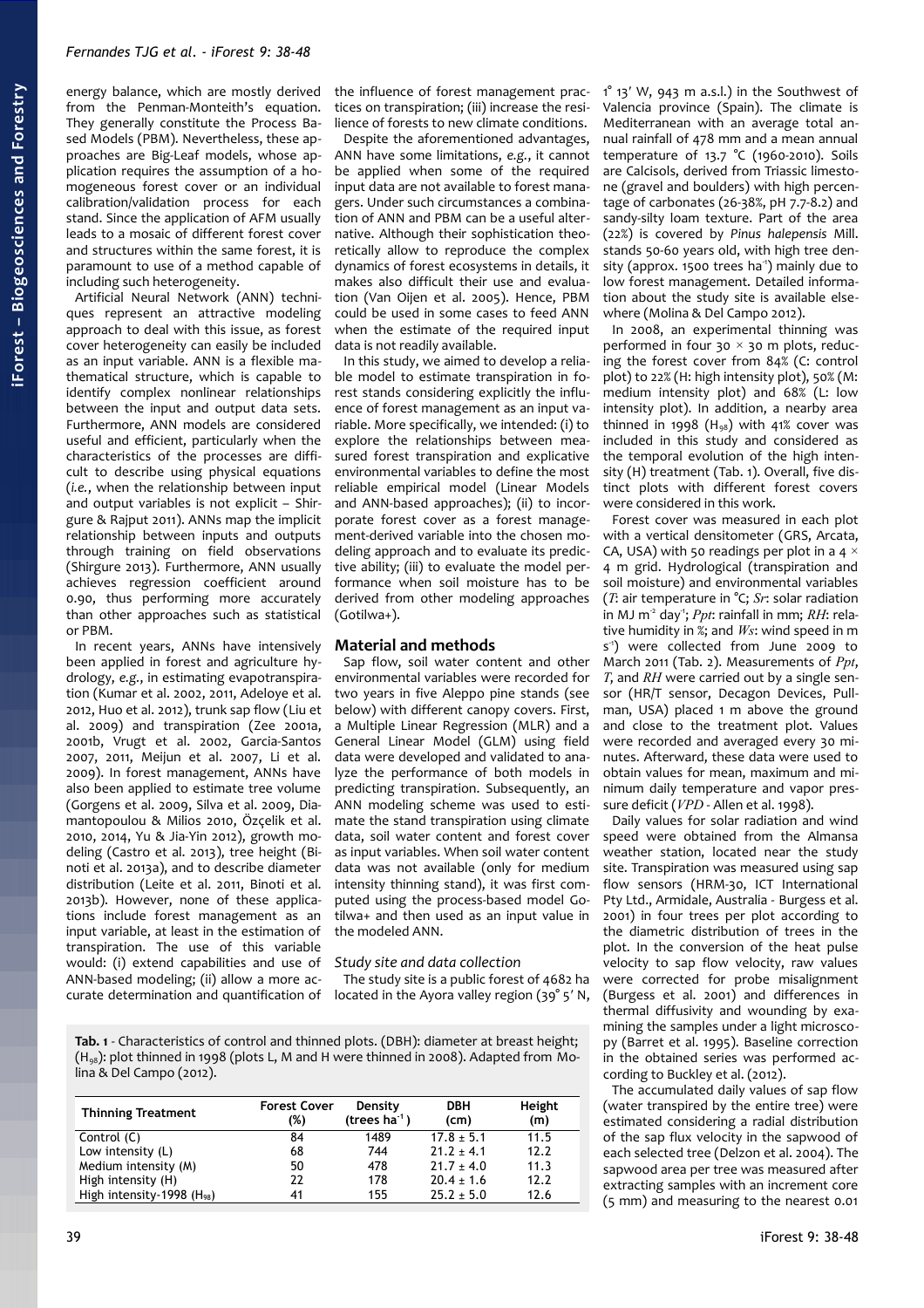mm with a measuring table (LINTAB 6.0, Frank Rinn, Heidelberg, Germany) coupled with the TSAP-Win® software package (Rinn 2011). Total transpiration by the pine forest (*Tr*, mm day−1) per treatment was calculated by multiplying the daily transpiration ( $L$ , day<sup>-1</sup> tree<sup>-1</sup>) by the frequency of diameter class (*f*) and the stand density (trees ha−1) by the following equation (eqn. 1):

$$
Tr = \frac{\sum (Tr_n \cdot f_n) \cdot N}{10000}
$$

where  $Tr_{n}$  is the daily transpiration of each treatment (mm day<sup>-1</sup>),  $f_n$  is the frequency of each tree class measured, *N* is the number of trees in the stand [\(Tab. 1\)](#page-1-0), and the denominator 10000 is for conversion of litters ha $<sup>4</sup>$  into mm.</sup>

Soil water content (SWC, cm<sup>3</sup> cm<sup>3</sup>) was measured every 20 minutes by capacitance sensors (Echo, Decagon Devices Inc., Pullman, WA, USA) and averaged to a daily value. In each treatment, three sensors were placed under the crown-projected area at 30 cm depth beneath two randomly selected trees out of the four trees sampled for transpiration. The daily values of the sensors were individually calibrated, averaged and converted to obtain the daily value per treatment. [Tab. 2](#page-2-0) summarizes the different data collected in the present study.

The medium intensity treatment (M) presented numerous data gaps for most variables (including transpiration and soil moisture). For this reason, M was chosen to test the model performance with the derived variable (*SWC*) generated by PBM (objective iii). Hence, this treatment was discarded for model building, evaluation and validation either with linear or ANN techniques.

### *Transpiration modeling*

### **Multiple Linear Regression (MLR) and General Linear Models (GLM)**

Artificial neural networks are widely considered as a powerful tool in the identification of highly non-linear systems, like the target variable in this study (daily transpiration). Nonetheless, a more traditional approach based on multiple linear regression (MLR) is also presented, providing an interesting modeling benchmark using appropriate final performance index (see below). Not only this classical, well known MLR approach was used, but also a linear regression was implemented through a simplified neural network with only two layers and linear nodes, which will be referred in the following as general linear model (GLM - Özesmi et al. 2006). These two models (MLR and GLM) represent an adequate benchmark to evaluate the relative merits and performance of the neural network approach (Özesmi et al. 2006, Liu et al. 2009). Both methods were individually applied to each treatment (C, L, H and H98), as well

<span id="page-2-0"></span>**Tab. 2** - Mean values ± standard deviation of the recorded variables in each treatment (years 2009-2011). (N): number of days available for analysis; (*Tr*): Transpiration (mm day<sup>-1</sup>); (*SWC*): average daily soil water content (cm<sup>3</sup> cm<sup>-3</sup>); (*Ppt*): precipitation (mm);  $(T_{\text{max}}, T_{\text{min}}$  and *T*): maximum, minimum and mean temperature, respectively ( $\degree$ C); (*RH*): relative humidity; (*VPD*): vapour pressure deficit (kPa); (*Ws*): wind speed (m s<sup>-1</sup>); (*Sr*): solar radiation transformed in equivalent evaporation (mm day<sup>1</sup>). Solar radiation expressed in MJ  $m^2$  day<sup>1</sup> was converted to equivalent evaporation in mm day<sup>1</sup> as the inverse of the latent heat of vaporization  $(1/L = 0.408 -$  Allen et al. 1998).

| Variable      | <b>Thinning</b><br>intensity | 2009            | N   | 2010            | N   | 2011            | N  |
|---------------|------------------------------|-----------------|-----|-----------------|-----|-----------------|----|
| Tr            | High                         | $0.44 \pm 0.26$ | 187 | $0.34 \pm 0.20$ | 309 | $0.14 \pm 0.10$ | 90 |
|               | <b>High-1998</b>             | $0.29 \pm 0.15$ | 187 | $0.22 \pm 0.13$ | 128 |                 | 90 |
|               | Medium                       |                 |     | $0.19 \pm 0.12$ | 99  | $0.13 \pm 0.09$ | 90 |
|               | Low                          | $0.31 \pm 0.18$ | 187 | $0.38 \pm 0.26$ | 309 | $0.19 \pm 0.14$ | 90 |
|               | Control                      | $0.32 \pm 0.26$ | 187 | $0.47 \pm 0.36$ | 309 | $0.25 \pm 0.19$ | 90 |
| <b>SWC</b>    | High                         | $0.19 \pm 0.06$ | 187 | $0.26 \pm 0.06$ | 309 | $0.28 \pm 0.02$ | 90 |
|               | <b>High-1998</b>             | $0.11 \pm 0.04$ | 187 | $0.19 \pm 0.03$ | 128 | $0.20 \pm 0.03$ | 90 |
|               | Low                          | $0.13 \pm 0.07$ | 187 | $0.19 \pm 0.06$ | 309 | $0.19 \pm 0.04$ | 90 |
|               | Control                      | $0.15 \pm 0.07$ | 187 | $0.22 \pm 0.06$ | 309 | $0.22 \pm 0.03$ | 90 |
| $T_{\rm max}$ |                              | $23.2 \pm 9.42$ | 187 | $20.1 \pm 8.94$ | 309 | $11.0 \pm 4.33$ | 90 |
| $T_{\min}$    |                              | $11.2 \pm 6.08$ | 187 | $8.5 \pm 5.91$  | 309 | $2.3 \pm 3.43$  | 90 |
| T             |                              | $16.9 \pm 7.52$ | 187 | $13.9 \pm 7.16$ | 309 | $6.1 \pm 3.22$  | 90 |
| RH            |                              | $0.6 \pm 0.20$  | 187 | $0.7 \pm 0.15$  | 309 | $0.8 \pm 0.12$  | 90 |
| <b>VPD</b>    |                              | $1.0 \pm 0.88$  | 187 | $0.7 \pm 0.59$  | 309 | $0.3 \pm 0.17$  | 90 |
| Ppt           | ٠                            | $1.5 \pm 4.32$  | 187 | $1.8 \pm 4.67$  | 309 | $1.9 \pm 5.06$  | 90 |
| $W_S$         | ٠                            | $2.3 \pm 1.32$  | 187 | $2.3 \pm 1.30$  | 309 | $2.4 \pm 1.53$  | 90 |
| Sr            | ۰                            | $7.7 \pm 3.81$  | 187 | $7.2 \pm 3.35$  | 309 | $4.8 \pm 2.11$  | 90 |

as to the data pooled together, including the forest cover as an input variable. In all cases, the target variable to be predicted was daily transpiration. Concerning input variables, a correlation analysis and a stepwise method was previously performed to assess variable selection process, which is common to both the approaches (MLR and GLM).

# **Transpiration based on Artificial Neural Network**

Artificial neural network (ANN) modeling process comprises three stages: pre-processing (including variable selection, data division, data scaling and normalization), processing (ANN architecture and network training process) and post-processing or model evaluation (Gorgens et al. 2009). In each of the mentioned stages, the criteria listed in the next chapters were used.

### **Stage 1: Data pre-processing**

A proper selection of relevant inputs for ANNs is important as they strongly influence the final performance of the model, particularly when interrelationships between predictor variables are known to occur.

 The most relevant variables affecting the final transpiration rates are *VPD*, *Sr*, *RH*, *T*, *Ws*, *LAI* (Liu et al. 2009), although the physical mechanisms involving groups and subgroups of variables acting simultaneously are complex non-linear processes. This fact makes the choice of optimal predictor variables difficult. For this purpose, a sensitivity analysis was conducted to avoid combinations of input variables that might yield an ill-conditioned system (Smith 2006). Different groups of input variables were tested in order to find the best combinations

for improved transpiration rate predictions.

The first issue using an ANN modeling strategy is the division of the dataset into the training and the test subsets, as it can significantly affect the selection of optimal ANN structure and the evaluation of its forecasting performance (Zhang et al. 1998). A third data subset, usually named cross-validation set, is also used to avoid over-training problems or to determine the stopping point of the training process. Although no clear guidelines do exists for selecting the relative size of such subsets, we adopted the commonly used criterion of setting the size of the training set as 70% of the whole dataset, reserving the remaining data for the test (15%) and cross-validation (15%) sets.

Obviously, the use of representative subsets is of significant importance for the performance of the neural network and its final generalization capability. To account for it, transpiration data for each treatment were previously classified into four classes, with class limits set at (*μ*-*σ*), *μ* and  $(\mu + \sigma)$ , where  $\mu$  is the average value and  $\sigma$  is the standard deviation. For each class, data were then classified considering the *VPD* range and the different seasons separately. Finally, a *t*-test was applied to the training, test and cross validation sets to test for differences between sample means. No significant statistical differences between sample means (p<0.05) were found.

The variables under consideration in this research span different ranges. In order to ensure that all variables receive equal attention during the ANN training process, the original data were transformed to the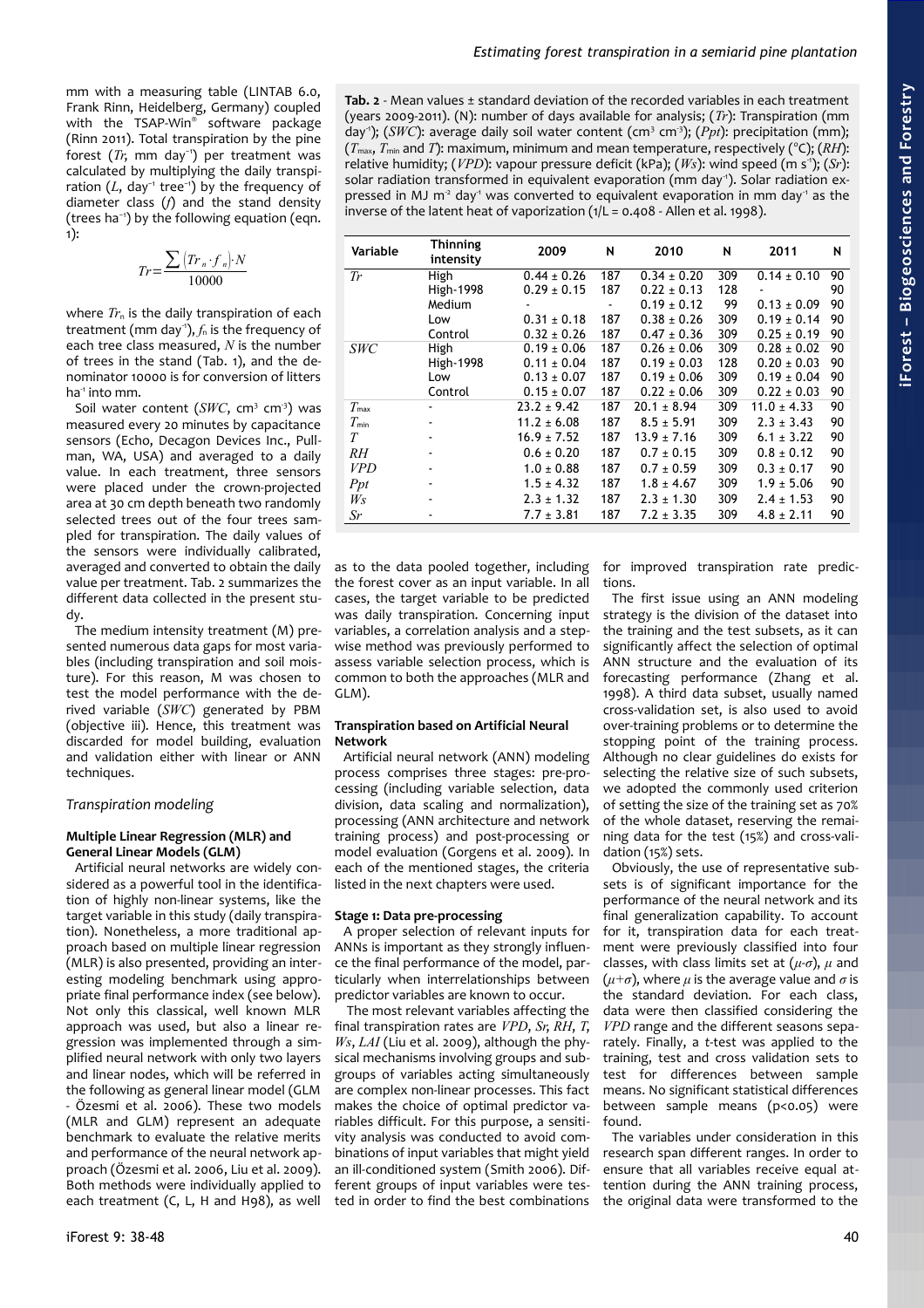interval [0;1], with the exception of forest cover and *VPD*, according to the following equation (eqn. 2):

$$
x_{norm} = 0.5 \cdot \left( \frac{x_0 - \bar{x}}{x_{max} - x_{min}} \right) + 0.5
$$

where  $x_{\text{norm}}$  is the normalized value,  $x_{0}$  is the original value,  $\bar{x}$  is the average value of the original series, and  $x_{\text{max}}$  and  $x_{\text{min}}$  are its maximum and minimum value, respectively.

In the case of forest cover, no transformation was required as original values already lie in the interval [0;1]. The second exception is *VPD* variable. In neural network modeling, the probability distribution of input data does not need to be strictly known (Burke & Ignizio 1992), although in some cases a skew reduction in the original data can be desirable, particularly when it is very significant. In present study, this was the case of the variable *VPD*, which was transformed with an exponential function (eqn.  $3$ ):

$$
x_{norm} = 1 - e^{-\bar{x} \cdot x_0}
$$

Obviously the direct output of the neural network (transpiration) is a scaled or normalized value, which needs to be converted to its original range before proceeding to the model performance evaluation procedure (Taylor & Smith 2006).

## **Stage 2: ANN architecture and training algorithm**

In this study a feed-forward artificial neural network (FFNN) is proposed as a mathematical model to predict forest transpiration rates. It consists of a set of sensory units that constitute the input layer, one or more hidden layers of computational nodes and an output layer of computational nodes producing the output of the network (Haykin 1994). Information passes only in one direction, from the input nodes to those in the succeeding layers up to the output layer. The strength of connections between nodes of successive layers is represented by the weight values, acting as parameters of the neural network model.

In general, the output layer has as many nodes as target variables. In our case, it will include only one node, corresponding to the sole target variable (daily transpiration). Concerning the number of hidden layers, no consolidated theory currently exists on the number of hidden layers needed for accurate predictions, although it has been proved that only one layer of hidden units with non-linear nodes is sufficient to approximate any function to an arbitrary level of precision (Hornik et al. 1989). Accordingly, a topology of three layers with a single output node in the third layer was designed. The number of nodes *i* in the input layer is the number of predictor variables used.

A common problem in FFNN building is the specification of the number of nodes required in the hidden layer. It is worth to notice that the more complex is the mapping between the variables, the larger is the number of hidden nodes required. In this study, a range of neural networks were tested varying the number of hidden nodes from *i*/2 to 2*i*, in order to select the optimal dimension of the network. In a similar way, a family of activation functions in the hidden and output layer were tested (logistic, hyperbolic tangent, and exponential for the hidden layer; exponential and identity function in the output node - Vrugt et al. 2002, Meijun et al. 2007, Liu et al. 2009).

The training algorithm can be addressed as an unconstrained non-linear minimization problem in which weight values are iteratively modified to minimize the overall mean squared error between the desired and actual output values of scaled transpiration. A variety of powerful algorithms are reported in the literature, but in practice none of them guarantee the global optimal solution for a general nonlinear optimization problem, with efficiency and computational performance depending largely on the structure and characteristics of the unknown error function.

For most practical applications, the faster convergent and more efficient algorithms are the second-order methods, like the Broyden, Fletcher, Goldfarb and Shanno (BFGS), Levenberg-Marquardt and conjugate gradient (Zhang et al. 1998), although first-order method algorithms have also been successfully used in many relevant applications. Therefore, some popular methods were initially tested in our network, including the well-known standard backpropagation algorithm with variable learning rate (Kumar et al. 2002), the resilient backpropagation (Riedmiller & Braun 1993, Igel & Hüsken 2003), and the backpropagation algorithm with weight decay (Bergmeir & Benitez 2012). However, in our case BFGS algorithm provided apparently better performance, showing faster training and superior generalization abilities of the resulting networks (Vojislav 2001, Igel & Hüsken 2003, Nawi et al. 2006, Jing-Hua et al. 2010). This powerful technique is particularly suitable when a large number of topologies and activation functions are to be tested, as it was the case in this study. To avoid weights with high values in the selected networks, a regularization weight decay procedure was incorporated in the training process (Bishop 1995), that essentially consists of an addition of a term to the error function, penalizing the solutions with large weight values.

### **Stage 3: Model evaluation**

The accuracy of predictions of the observed transpiration values can be measured using a variety of metrics, thus assessing the performance of the different models tested. Common statistics were computed, including R, E and RMSE (see below), no matter the type of model under examination.

*Process-based model*

In this study, the PBM GOTILWA+ was applied to estimate *SWC*, a variable that might not be readily available to forest managers. GOTILWA+ is an improved version of GOTILWA described by Gracia et al. (1999) and Kramer (2001). It can estimate accurately the water flux of Mediterranean forest ecosystems (different single-tree species stands: coniferous or broadleaved, evergreen or deciduous) under changing environmental conditions, due to either climate or forest management. For this reason, GOTILWA+ was used here to estimate both transpiration (directly) and soil water content (to fed the ANN).

This model requires a number of inputs to simulate forest growth parameters at a daily time scale. The inputs describe the forest structure and physiology, soil and climate conditions. The forest structure was considered heterogeneous in terms of diametrical distribution, which was defined according to the initial tree inventory. Leaf photosynthesis and stomata conductance parameters for *Pinus halepensis* were included in the GOTILWA+ model based on measured data from experimental plots in Collserola (Catalonia – data available at [http://www.creaf.uab.es/gotilwa+/SParame](http://www.creaf.uab.es/gotilwa+/SParameters.htm) [ters.htm\)](http://www.creaf.uab.es/gotilwa+/SParameters.htm). Soil parameters were obtained from an earlier study (Del Campo et al. 2008). Daily climatic data were obtained as previously described. GOTILWA+ performance was analyzed comparing the measured and estimated transpiration with soil moisture values, considering the index of model evaluation (see below).

#### *Model evaluation*

For comparisons between the measured and simulated transpiration using the ANN model, the multiple-linear regression (MLR), the general linear models (GLM) and GOTILWA+, three indexes were used: (i) the coefficient of correlation (R, eqn. 4); (ii) the Nash-Sutcliffe Efficiency (E, eqn. 5), which compares the performance of the model to a model that only uses the mean of the observed data  $(1 =$  perfect model:  $\circ$ = performance no better than simply using the mean; negative values = bad performance - Bennett et al. 2013); and (iii) the root mean squared error (RMSE, eqn. 6), which measures the deviation of model predictions from the observed data (Whitley et al. 2012 – eqn. 4, eqn. 5, eqn. 6):

$$
R = \frac{\sum_{i=1}^{n} (Y_{obs_i} - \overline{Y}_{obs})(Y_{sim_i} - \overline{Y}_{sim})}{\sqrt{\sum_{i=1}^{n} (Y_{obs_i} - \overline{Y}_{obs})^2} \cdot \sqrt{\sum_{i=1}^{n} (Y_{sim_i} - \overline{Y}_{sim})^2}}
$$

$$
E = 1 - \frac{\sum_{i=1}^{n} (Y_{sim_i} - Y_{obs_i})^2}{\sum_{i=1}^{n} (Y_{obs_i} - \overline{Y}_{obs})^2}
$$

$$
RMSE = \sqrt{\frac{\sum_{i=1}^{n} (Y_{obs_i} - Y_{sim})^2}{n}}
$$

41 **a** a set of the set of the set of the set of the set of the set of the set of the set of the set of the set of the set of the set of the set of the set of the set of the set of the set of the set of the set of the set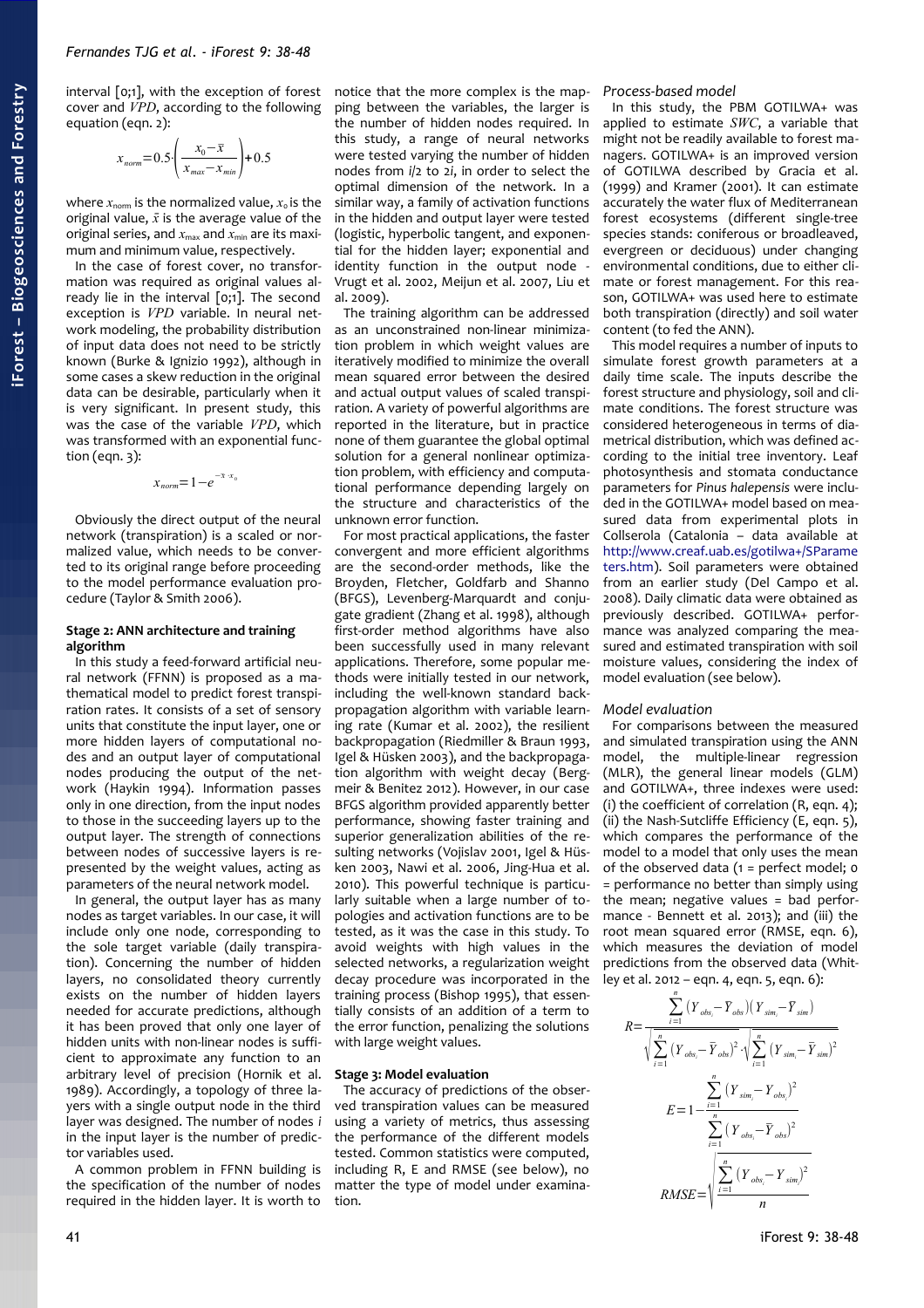where *n* is the number of data considered,  $Y_{\text{obs}}$  is the daily transpiration observed by heat pulse method for the *i*-th value, *Y*sim\_i is the simulated transpiration for the *i*-th value,  $Y_{obs}$  and  $Y_{sim}$  are the average values of corresponding variables, respectively. In addition, a graphical analysis was used to compare and verify presence of heteroscedasticity in the dataset.

# **Results**

## *Linear analysis*

The linear correlation matrix between input variables and daily transpiration showed that correlations differ significantly among the different treatments (plots) considered in this study [\(Tab. 3\)](#page-4-0). Correlation values tend to be higher for intensive thinning, and lowest for the control treatment. It should be noted that in the case of strongly physically interrelated variables (*i.e.*, *VPD* and transpiration), expected high values can be as low as 0.29 for the control treatment. Other variables, such as wind speed, precipitation and soil water content, showed negative, modest correlations in both individual treatments and grouped data. Based on these results, it follows that some variables do not significantly contribute to explain transpiration (*e.g.*, *Ws*, which was not further considered). On the other hand, the co-linearity between variables made advisable to consider only those showing the highest correlations (as in the case of *RH* with *Ppt*).

Linear based models (MLR and GLM)

<span id="page-4-0"></span>**Tab. 3** - Linear correlation matrix between input variables and daily transpiration (mm) in each treatment. ( $T_{\text{max}}$ ,  $T_{\text{min}}$  and *T*): maximum, minimum and mean temperature, respectively (°C); (RH): relative humidity; (VPD): vapour pressure deficit (kPa); (*Ppt*): precipitation (mm); (*Ws*): wind speed (m s<sup>-1</sup>); (*Sr*): solar radiation, transformed in equivalent evaporation (mm day<sup>-1</sup>); (*SWC*): average daily soil water content (cm<sup>3</sup>  $cm<sup>3</sup>$ ).

| Treatment           |  |                                    | $T_{\text{max}}$ $T_{\text{min}}$ $T$ RH VPD Ppt Ws Sr SWC     |                               |  |
|---------------------|--|------------------------------------|----------------------------------------------------------------|-------------------------------|--|
| High intensity      |  |                                    | 0.86 0.75 0.84 0.76 0.82 -0.32 -0.17 0.85 -0.35                |                               |  |
| High intensity-1998 |  |                                    | $0.82$ $0.69$ $0.79$ $0.75$ $0.73$ $0.47$ $0.27$ $0.76$ $0.31$ |                               |  |
| Low intensity       |  |                                    | $0.58$ 0.45 0.55 $-0.53$ 0.46 $-0.28$ 0.16 0.64 0.03           |                               |  |
| Control             |  | $0.42$ $0.30$ $0.38$ $0.40$ $0.29$ |                                                                | $-0.25$ $-0.14$ $0.53$ $0.22$ |  |
| All grouped         |  |                                    | $0.59$ 0.47 0.56 $-0.53$ 0.49 $-0.29$ $-0.16$ 0.63 0.02        |                               |  |

<span id="page-4-1"></span>**Tab. 4** - Goodness-of-fit statistics for Multiple Linear Regression (MLR) and General Linear Method (GLM). (R): correlation coefficient; (RMSE): root mean squared error; (E): Nash-Sutcliffe efficiency;  $(T_{\text{max}}, T_{\text{min}}$  and *T*): maximum, minimum and mean temperature, respectively; (*RH*): relative humidity; (*VPD*): vapour pressure deficit; (*Sr*): solar radiation; (*SWC*): soil water content; (*Cover*): forest cover.

| Model      | Treatment           | R    | <b>RMSE</b> | Е    | <b>Inputs</b>                                                                              |
|------------|---------------------|------|-------------|------|--------------------------------------------------------------------------------------------|
| <b>MLR</b> | High intensity      | 0.91 | 0.093       | 0.84 | $T_{\text{max}}$ , T, Sr, RH, SWC                                                          |
|            | High intensity-1998 | 0.87 | 0.071       |      | 0.76 $T_{\text{max}}$ , $T_{\text{min}}$ , <i>Sr</i> , <i>RH</i> , <i>VPD</i> , <i>SWC</i> |
|            | Low intensity       | 0.81 | 0.135       |      | 0.66 $T_{\text{max}}$ , $T_{\text{min}}$ , T, Sr, RH, VPD, SWC                             |
|            | Control             | 0.79 | 0.194       | 0.63 | $T_{\text{max}}$ , T, Sr, RH, VPD, SWC                                                     |
|            | All grouped         | 0.77 | 0.161       | 0.59 | $T_{\text{max}}$ , T, Sr, RH, VPD, SWC, Cover                                              |
| <b>GLM</b> | High intensity      | 0.91 | 0.093       |      | 0.84 $T_{\text{max}}$ , $T_{\text{min}}$ , $T$ , $S$ r, RH, VPD, SWC                       |
|            | High intensity-1998 | 0.87 | 0.071       | 0.76 | $T_{\text{max}}$ , $T_{\text{min}}$ , T, Sr, RH, VPD, SWC                                  |
|            | Low intensity       | 0.81 | 0.135       |      | 0.66 $T_{\text{max}}$ , $T_{\text{min}}$ , T, Sr, RH, VPD, SWC                             |
|            | Control             | 0.79 | 0.193       | 0.63 | $T_{\text{max}}$ , $T_{\text{min}}$ , T, Sr, RH, VPD, SWC                                  |
|            | All grouped         | 0.75 | 0.166       |      | 0.56 $T_{\text{max}}$ , $T_{\text{min}}$ , T, Sr, RH, VPD, SWC, Cover                      |
|            |                     |      |             |      |                                                                                            |

were developed for transpiration estima-ten different models were formulated by tion, both for each individual treatment varying the input variables under consideand for the grouped treatments. In total, ration. For each model, R, RMSE and E va-

<span id="page-4-2"></span>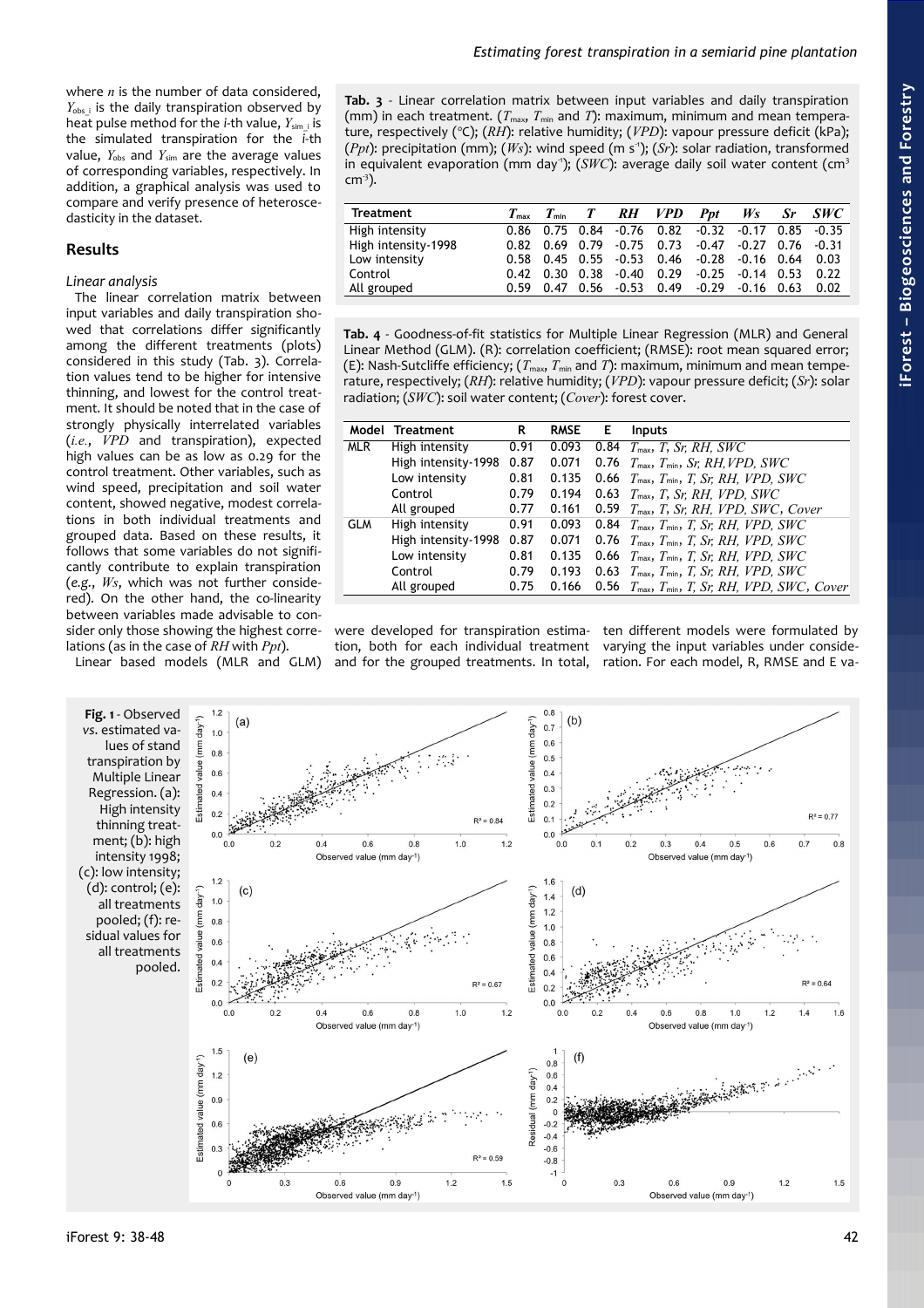<span id="page-5-2"></span>**Tab. 5** - Comparison between measured and simulated transpiration for each treatment, using the selected Artificial Neural Network (8-9-1). Last row represents the ANN general performance. (R): correlation coefficient; (RMSE): root mean squared error; (E): Nash-Sutcliffe Efficiency; ( $T_{\text{max}}$ ,  $T_{\text{min}}$  and *T*): maximum, minimum and mean temperature, respectively; (*RH*): relative humidity; (*VPD*): vapour pressure deficit; (*Sr*): solar radiation; (*SWC*): soil water content; (*Cover*): forest cover.

| <b>Treatment</b>    | R    | <b>RMSE</b> | Е    | <b>Inputs</b>                                                   |
|---------------------|------|-------------|------|-----------------------------------------------------------------|
| High intensity      | 0.96 | 0.065       | 0.92 |                                                                 |
| High intensity-1998 | 0.91 | 0.060       | 0.82 | $T_{\text{max}}$ , $T_{\text{min}}$ , $T_{\text{max}}$ , $S$ r; |
| Low intensity       | 0.94 | 0.081       | 0.88 | RH. VPD. SWC, Cover                                             |
| Control             | 0.96 | 0.092       | 0.91 |                                                                 |
| All grouped         | 0.95 | 0.077       | 0.90 |                                                                 |

<span id="page-5-0"></span>Tab. 6 - Average of observed (Obs) and estimated (Est) stand transpiration (mm day<sup>-1</sup>) using the Artificial Neural Network per season and treatment. Difference (in mm day-1) represents the average error per season and treatment.

| N<br>Season           |     | High<br>intensity |           | High<br>intensity-<br>1998 |                | Low<br>intensity |           | Control |           | Difference |
|-----------------------|-----|-------------------|-----------|----------------------------|----------------|------------------|-----------|---------|-----------|------------|
|                       |     | Obs               | Est       | Obs                        | Est            | Obs              | Est       | Obs     | Est       |            |
| Summer 2009           | 284 | 0.166             | 0.156     | 0.097                      | 0.101          | 0.082            | 0.077     | 0.077   | 0.072     | 0.016      |
| Autumn 2009           | 352 | 0.089             | 0.084     | 0.069                      | 0.057          | 0.086            | 0.080     | 0.095   | 0.085     | 0.034      |
| Winter 2009-10        | 180 | 0.029             | 0.022     | 0.021                      | 0.020          | 0.031            | 0.026     | 0.034   | 0.031     | 0.015      |
| Spring 2010           | 321 | 0.087             | 0.086     | 0.060                      | 0.069          | 0.120            | 0.115     | 0.156   | 0.158     | $-0.005$   |
| Summer 2010           | 300 | 0.164             | 0.169     | 0.028                      | 0.027          | 0.174            | 0.168     | 0.202   | 0.209     | $-0.005$   |
| Autumn 2010           | 273 | 0.094             | 0.100     | ٠                          |                | 0.084            | 0.101     | 0.102   | 0.106     | $-0.027$   |
| <b>Winter 2010-11</b> | 270 | 0.037             | 0.045     | $\blacksquare$             | ۰              | 0.052            | 0.060     | 0.066   | 0.071     | $-0.021$   |
| Spring 2011           | 93  | 0.051             | 0.057     | ٠                          | $\blacksquare$ | 0.067            | 0.070     | 0.091   | 0.093     | $-0.011$   |
| Difference            |     |                   | $-0.0020$ |                            | 0.0015         |                  | $-0.0010$ |         | $-0.0022$ | $-0.0037$  |

lues were computed [\(Tab. 4\)](#page-4-1), attaining fairly similar performances using both the MLR and GLM approaches. This was expected as both models comprise essentially a linear regression between inputs and output. On the other hand, the type of treatment was affecting significantly the prediction ability of the models, with E coefficient ranging from 0.63 to 0.84 [\(Tab. 4\)](#page-4-1). [Fig. 1](#page-4-2) shows the estimated *vs.* observed values of transpiration obtained by MLR. Although results can reasonably be acceptable, a systematic underestimation was detected for larger values of transpiration,

regardless the treatment considered [\(Fig.](#page-4-2) [1a](#page-4-2)-d). The inclusion of an input variable related to forest management (forest cover) did not improve the model performances in either case (GLM nor MLR, All grouped - [Tab. 4\)](#page-4-1). Conversely, such inclusion decreased both the Nash-Sutcliffe ( $E < 0.6$ ) and the R coefficients, worsening the model's predictive ability at high transpiration values [\(Fig. 1e](#page-4-2)-f). However, the stepwise procedure of MLR showed better results than GLM on the pooled data [\(Tab. 4\)](#page-4-1), although  $T_{\text{min}}$  was used as input only in H<sub>98</sub> and L treatments.

# *Transpiration based on ANN*

A sensitivity analysis was conducted to identify the importance of different predictors used for estimating the forest transpiration. The error function showed the greatest increase when *SWC* (soil moisture) was dropped out from the model, and thus it was considered as a key variable in the input family. The two subsequent variables that most affected the prediction error were *Sr* and  $T_{\text{max}}$ . All the ANN models tested included these three variables, while all other predictors were included following a stepwise procedure. The best results were achieved when the input family included the variables  $T_{\text{max}}$ ,  $T_{\text{min}}$ ,  $T_{\text{mean}}$ , *Sr*, *RH*, *VPD*, *SWC* and *Cover* [\(Tab. 5\)](#page-5-2). The optimal number of hidden nodes  $(n<sub>h</sub>)$  for the best network performance was 9, thus the network 8-9-1 was finally selected. [Fig.](#page-5-1) [2](#page-5-1) shows the values of E and RMSE after training the networks with the different sizes of the hidden layer. Concerning the activation function, the best results were attained using a hyperbolic tangent function in the hidden nodes and an exponential function in the single node of the output layer.

[Fig. 3](#page-6-0) shows the relationship between the predicted and observed values of stand transpiration. Results were quite accurate, with E values ranging from 0.82 to 0.92. Prediction accuracy did not significantly differ when the network with pooled data was considered [\(Fig. 3e](#page-6-0)) or when networks were used separately for each treatment [\(Fig. 3a](#page-6-0)-d). [Tab. 6](#page-5-0) shows the average error obtained in estimating the stand transpiration in different seasons. Significant differences in model performance were detected depending on the season, with the worst results obtained for autumn [\(Fig. 4\)](#page-6-1). Finally, estimation errors were larger for high values of transpiration, as inferred from the residuals analysis [\(Fig. 3f](#page-6-0)).

# *Use of the PBM Gotilwa+*

Gotilwa+ predicted acceptable values of

 $0.91$  $0.12$  $0.90$  $0.11$ **RMSF** (RMSE) E) 0.89  $0.10$ **Jash-Sutcliffe Efficiency** Error  $0.09$ 0.88 Root Mean Square 0.08  $0.87$ 0.86 0.07 0.85  $0.06$ 0.84  $0.05$  $8 - 16 - 1$  $3-4-1$  $8 - 11 - 1$  $8 - 15 - 1$  $3 - 5 - 1$  $3 - 6 - 1$  $8 - 7 - 1$  $3 - 8 - 1$  $8 - 10 - 1$  $8 - 12 - 1$  $8 - 14 - 1$  $8 - 9 - 1$  $8 - 13 - 1$ Network architecture

<span id="page-5-1"></span>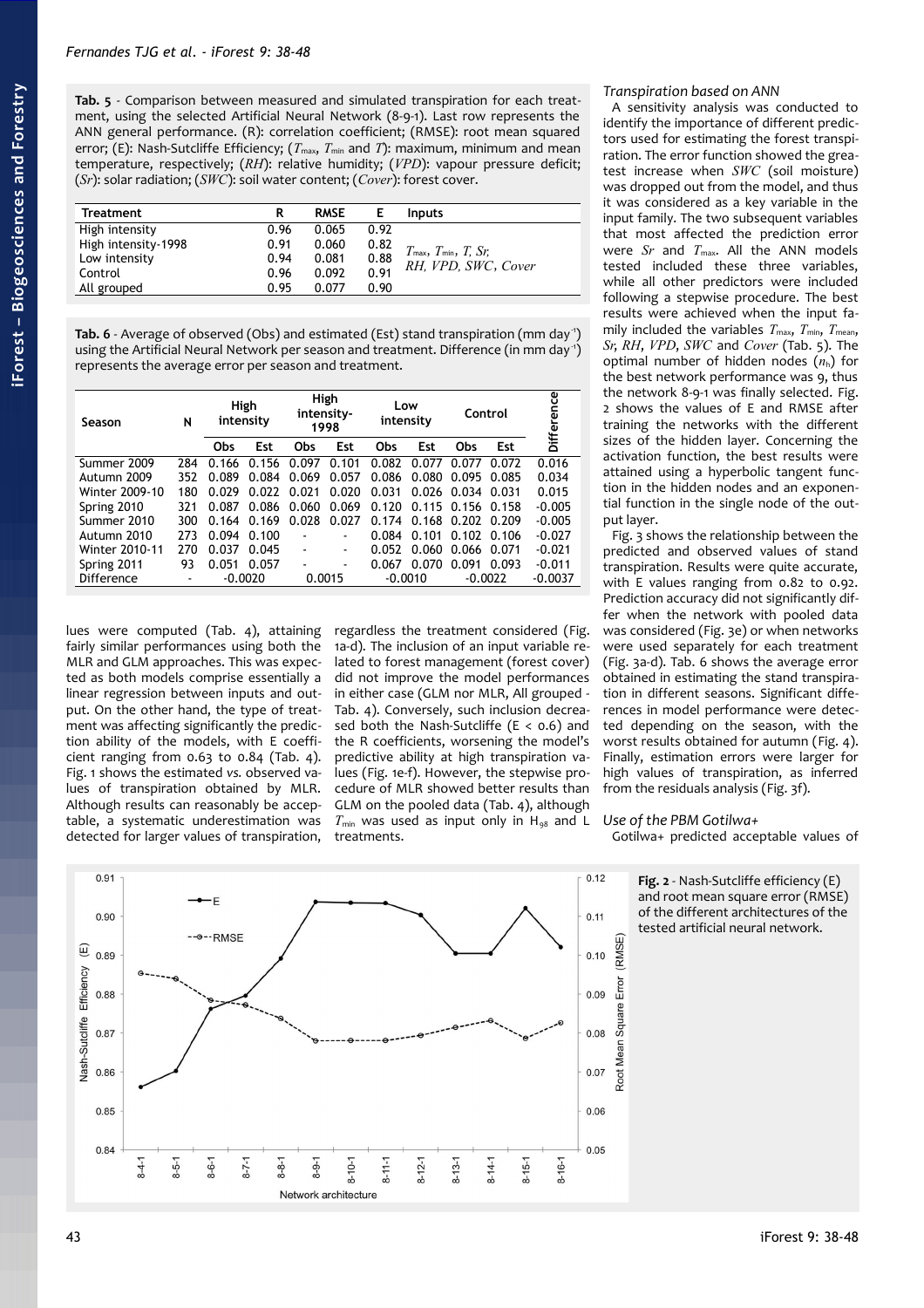# *Estimating forest transpiration in a semiarid pine plantation*

<span id="page-6-0"></span>

*SWC* (E from 0.47 to 0.68), though the estimated values for stand transpiration revealed a poor predictive ability of such model, except for the high intensity thinning treatment (E=0.57 - [Tab. 7\)](#page-7-0). Comparing ANN and GOTILWA+ performances in terms of stand transpiration, the prediction accuracy achieved with the former model was higher than that obtained with the latter [\(Tab. 7\)](#page-7-0). The performance of ANN-GO-TILWA+ combination was validated comparing measured and estimated transpiration values of control, high, low and high 1998 thinning intensities [\(Tab. 7\)](#page-7-0). Though the ANN-GOTILWA+ combination performed worse than ANN alone, predicted transpiration values were still accurate (E ranging from 0.52 to 0.77), justifying its further use to estimate stand transpiration when *SWC* data are not available. Therefore, these results support the use of PBM

<span id="page-6-1"></span>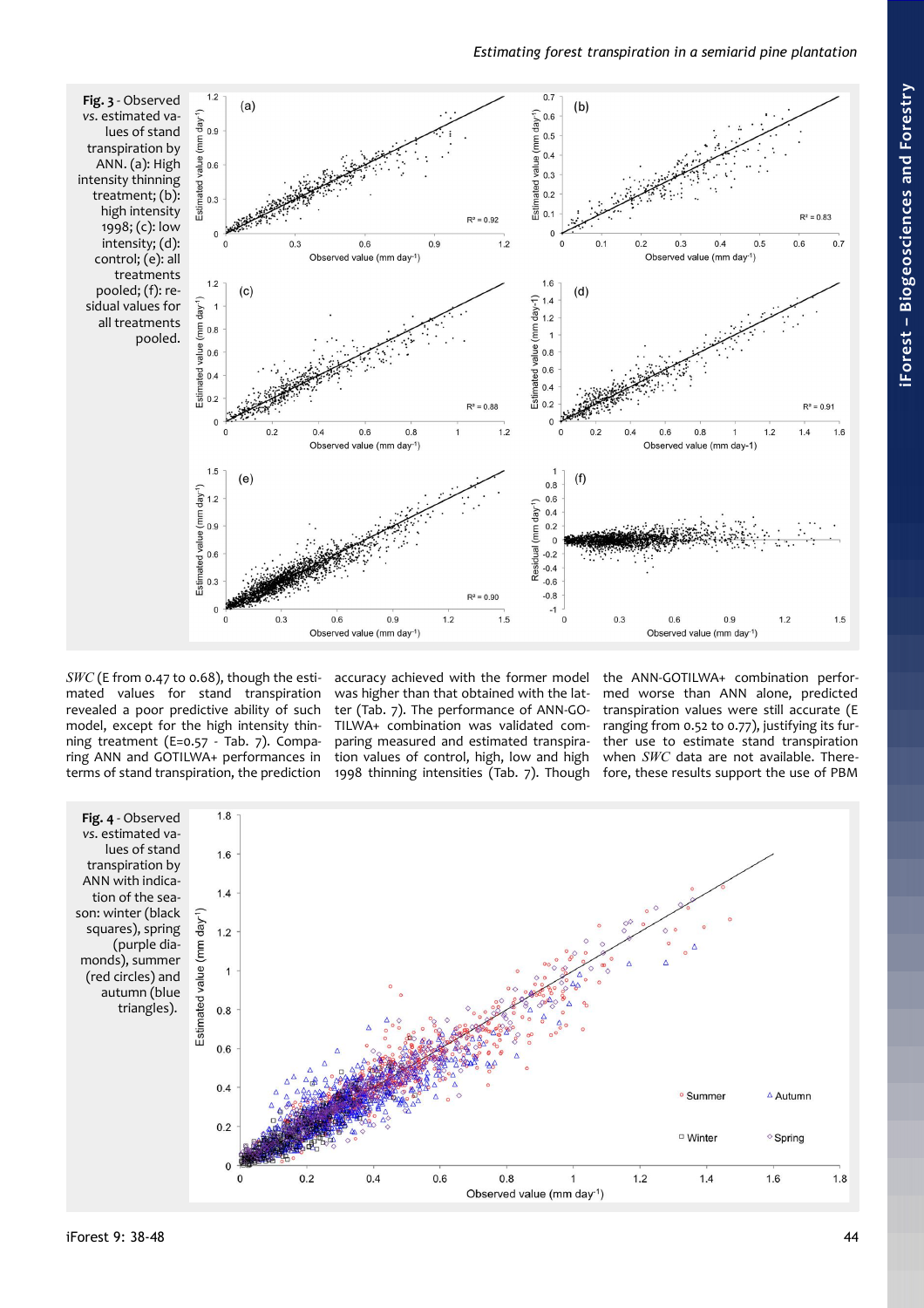<span id="page-7-0"></span>**Tab. 7** - Comparison between observed and estimated Soil Water Content (*SWC*) using Process-based Model (GOTILWA+). Observed and estimated transpiration (*Tr*) using GOTILWA+, the selected Artificial Neural Network (ANN), and the combination ANN-GOTILWA+(*SWC*). (R): coefficient of correlation; (RMSE): Root Mean Squared Error; (E): Nash-Sutcliffe Efficiency.

| Treatment Stats |             | <b>SWC</b><br>(GOTILWA+) | Tr<br>(GOTILWA+) | <b>Tr</b><br>(ANN) | Tr<br>(ANN+GOTILWA+) |
|-----------------|-------------|--------------------------|------------------|--------------------|----------------------|
| High            | R           | 0.8                      | 0.8              | 0.96               | 0.95                 |
|                 | <b>RMSE</b> | 0.002                    | 0.152            | 0.065              | 0.112                |
|                 | E           | 0.63                     | 0.57             | 0.92               | 0.77                 |
| High - 98       | R           | 0.70                     | 0.73             | 0.91               | 0.91                 |
|                 | <b>RMSE</b> | 0.037                    | 0.130            | 0.060              | 0.082                |
|                 | E           | 0.47                     | 0.19             | 0.82               | 0.68                 |
| Low             | R           | 0.86                     | 0.68             | 0.94               | 0.9                  |
|                 | <b>RMSE</b> | 0.036                    | 0.427            | 0.081              | 0.124                |
|                 | E           | 0.68                     | $-2.38$          | 0.88               | 0.71                 |
| Control         | R           | 0.84                     | 0.79             | 0.96               | 0.85                 |
|                 | <b>RMSE</b> | 0.039                    | 0.463            | 0.092              | 0.220                |
|                 | E           | 0.64                     | $-1.11$          | 0.91               | 0.52                 |
| Medium          | R           |                          | 0.87             |                    | 0.90                 |
|                 | <b>RMSE</b> |                          | 0.318            |                    | 0.068                |
|                 | E           |                          | $-6.99$          |                    | 0.63                 |



<span id="page-7-1"></span>**Fig. 5** - Observed *vs*. estimated values of stand transpiration in the medium intensity thinning treatment using the parameter soil water content (*SWC*) generated by the software GOTILWA+.

to feed the ANN as a modeling strategy to estimate the stand transpiration when some of the ANN input data are not readily available. In this sense, ANN-GOTILWA+ was used to predict transpiration values of the medium thinning intensity treatment, where *SWC* data were not available. The results showed that ANN-GOTILWA+ predicted accurately the stand transpiration, significantly increasing the E value from -6.99 (Gotilwa+) to 0.63 (ANN-GOTILWA+ - [Fig. 5,](#page-7-1) [Tab. 7\)](#page-7-0).

# **Discussion**

In this study, the influence of adaptative forest management (AFM) on different transpiration modeling approaches in a semiarid pine plantation has been con-

sidered. Similarly to Asbjornsen et al. (2011), the application of a linear approach allowed to identify variables such as *SWC*, *T*, *Sr*, *RH* and *VPD* as the inputs that mostly affect the forest transpiration. Such linear approach showed acceptable performance only for some of the treatments considered [\(Tab. 4\)](#page-4-1). Other studies reported similar R values when predicting transpiration with linear models (Lagergren & Lindroth 2002, Liu et al. 2009, Ungar et al. 2013). However, we observed that model performance decreases as the forest cover increases [\(Tab. 4\)](#page-4-1), probably due to the stand competition (canopy closure) as a primary determinant of transpiration over the environmental variables. The inclusion of the forest cover in the grouped linear model

clearly worsened its performance. This indicates that even under identical site and climatic conditions, input variables for modeling stand transpiration may be different depending on forest cover, affecting the potential benefits of the model in operational forest management. The common strategy in these cases is the development of specific models in response to threshold behavior of environmental drivers (Lagergren & Lindroth 2002, Mackay et al. 2012, Ungar et al. 2013), like soil moisture or forest cover. Such type of models are applicable only under the specific conditions where they were originally developed.

The artificial neural network modeling approach showed better performance than the two linear models applied (MLR and GLM) in predicting stand transpiration. In particular, neural network modeling showed an improved accuracy in predicting higher values of transpiration, giving high E values (>0.80 - [Tab. 5\)](#page-5-2). Nevertheless, prediction accuracy was not the same for all seasons. In particular, the performance of ANN for autumn was not as good as it was for the rest of the year. When larger prediction errors occurred, they could partially be explained by the variability of weather conditions along the day. However, this daily variability was not considered in our model, as only a single daily value was used for each variable. In any case, the relative average error in stand transpiration prediction was quite low, even in autumn  $($  <  $11\%)$ .

Previous studies have established a relationship between forest transpiration and season, and found differences in the performance of models depending on the season (Farrington et al. 1994, Borghetti et al. 1998, Schiller & Cohen 1998, Cohen et al. 2008, Whitley et al. 2009, Chirino et al. 2011). Such a different behavior of transpiration is common in geographical regions with marked seasonal variations in the relationships between soil water availability, air temperature, vapor pressure deficit and rain distribution.

The structure of the neural network proposed here is a typical FFNN of three fully connected layers with standard configuration, with only one node in the output layer. Once the input variables are selected, the most relevant decision that determines the dimension or the geometry of the network is the number of hidden nodes  $(n<sub>h</sub>)$  in the hidden or intermediate layer. Optimal network geometry is highly problem-dependent (Maier & Dandy 2000). We applied a trial-and-error approach, *i.e.*, training a number of different networks with different hidden layer sizes. Best performances were obtained for  $n_h=9$ , which can be considered a "medium size" network performing adequately and adapted to the problem characteristics. Indeed, such structure has sufficient free weights to capture the essential relationships between variables, but at the same time not too many weights to produce over-fitting of the training data, thus affecting the ge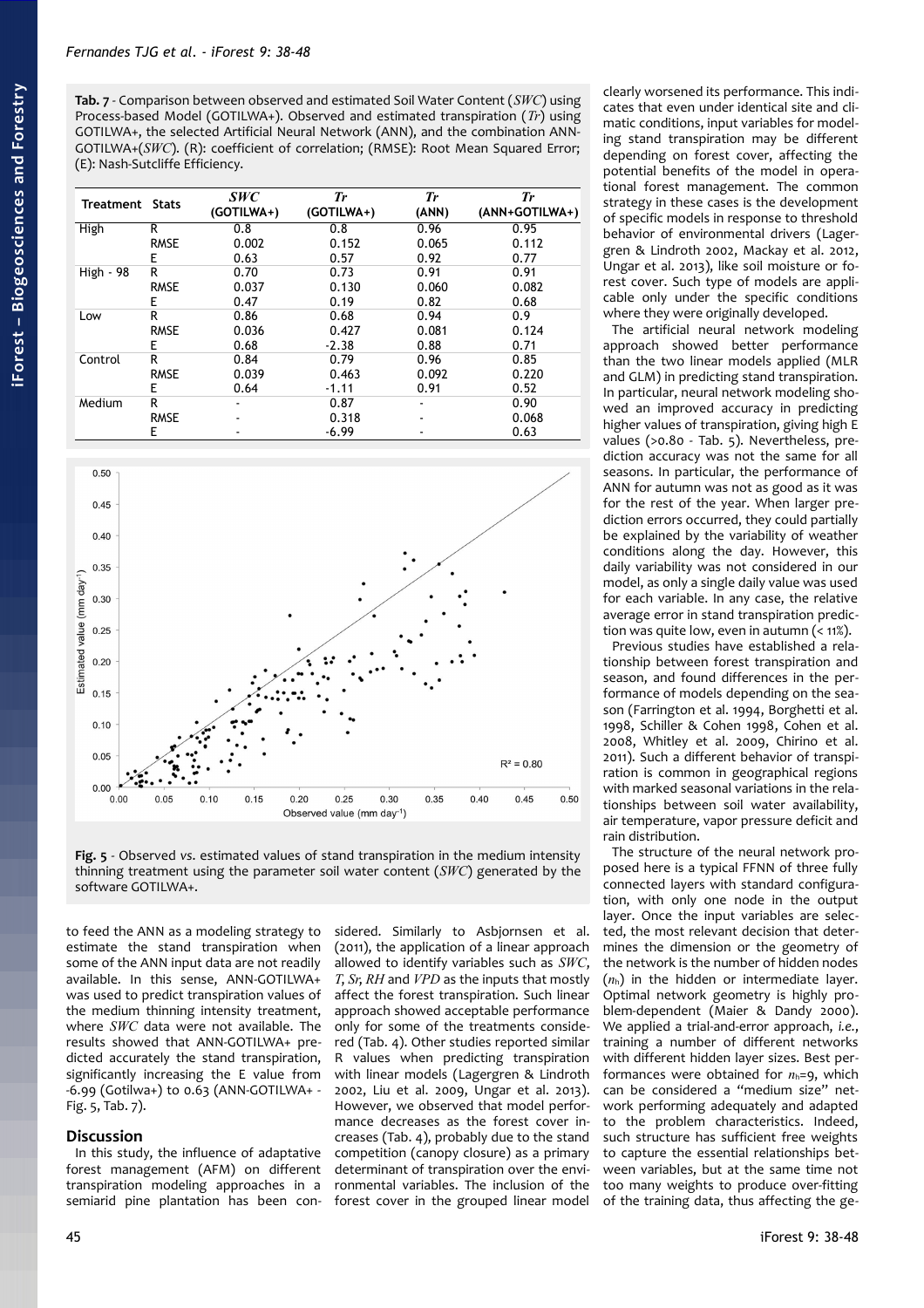neralization ability of the network (Kumar et al. 2011). Several options were tested for the activation functions representing the individual node's internal operation. The hyperbolic tangent activation function chosen for the hidden nodes has been applied for similar problems, such as transpiration and trunk sap flow (Meijun et al. 2007, Liu et al. 2009), with satisfactory results. The most extended option for the output layer is that of linear activation functions (Vrugt et al. 2002, Garcia-Santos 2011), as it avoids directly the limitation of the range of possible output values. However, in our case the tests carried out with this option yielded a systematic underestimation of the higher values of transpiration. To overcome this problem, the exponential activation function in the output node has been used, producing better stand transpiration predictions, and reducing the observed tendency to underestimate the higher values.

The overall good performance shown by the selected neural network makes such modeling approach a promising tool with several practical implications in forestry. Indeed, the selected model is capable to estimate forest transpiration under different silvicultural treatments, using not only the common meteorological variables and soil water content as inputs, but also the forest cover. In other words, it can successfully be applied to estimate forest transpiration in a wide range of conditions, and can effectively incorporate diverse scenarios including climate change projections. As such, it constitutes a useful modeling support to forest managers for assessing the effect of different thinning intensities on forest transpiration.

GOTILWA+ reproduced accurately the soil water content, while transpiration was systematically underestimated. Some studies compared simulated and measured forest stand transpiration using GOTILWA+ (Kramer et al. 2002, Morales et al. 2005), but none used direct sap flow measurement in Aleppo pine stands. Kramer et al. (2002) reported a general systematic discrepancy between observed and predicted stand transpiration using GOTILWA+, with an underestimation particularly relevant at high radiation levels and low temperatures. In the same way, Morales et al. (2005) applied GOTILWA+ to estimate the actual evapotranspiration of different vegetation types, finding an actual evapotranspiration underestimated by 40-50%. Despite the above discrepancy, the use of GOTILWA+ is still justified, at least in the case when the daily soil water content is not available as input data for ANN models.

# **Conclusions**

In this study, the prediction of stand transpiration based on artificial neural networks gave promising results, to be considered a useful basis for future potential applications in water-oriented forestry and applied hydrology. ANN computational schemes has been successfully applied for

the prediction of actual measured transpiration rates of forests from climatic data, soil water content and forest attributes. According to our results, ANN showed an improved capability of transpiration prediction as compared to other linear models. This outcome is consistent with the inherently non-linear relationships associated with the complex physical mechanisms underlying the transpiration process.

The use of prediction methods based on advanced mathematical tools like the ANN can effectively reduce the experimental field work to be held (*e.g.*, sap-flow method) for assessing the stand transpiration, without significantly affecting the overall estimate of the expected transpiration rates, for a given area and a given forest treatment. Furthermore, silvicultural practices (represented in this work by the forest cover variation among treatments) are an input to the neural network, clearly extending the practical benefits of the method. In this sense, forest transpiration can be estimated under a wide range of conditions, for instance, a variety of managing scenarios or even climate change projections. From this perspective, the present approach represents a useful model strategy to provide recommendations for forest management in the light of the forest water use.

# **Acknowledgements**

The authors are grateful to the Valencia Regional Government (CMAAUV, Generalitat Valenciana) and the VAERSA staff for allowing the use of the La Hunde experimental forest and for assistance in carrying out the fieldwork. The authors thank Rafael Herrera and Lelys Bravo de Guenni for their critical reviews of earlier versions of this manuscript. The authors thank Sabina Cerruto Ribeiro for improving the English language. The authors thank the reviewers for their contributions to improve the scientific quality of this paper. TJGF thanks the Mundus 17 program, coordinated by the University of Porto, Portugal.

This study is a part of research projects: "CGL2011-28776-C02-02, HYDROSIL", "CGL 2014-58127-C3-2, SILWAMED," funded by the Spanish Ministry of Science and Innovation and FEDER funds, and "Determination of hydrologic and forest recovery factors in Mediterranean forests and their social perception", led by Dr. Eduardo Rojas and supported by the Ministry of Environment, Rural and Marine Affairs (Spanish Government).

# **References**

Adeloye AJ, Rustum R, Kariyama ID (2012). Neural computing modelling of the reference crop evapotranspiration. Environmental Modelling and Software 29: 61-73. - doi: [10.1016/j.envsoft.](http://dx.doi.org/10.1016/j.envsoft.2011.10.012) [2011.10.012](http://dx.doi.org/10.1016/j.envsoft.2011.10.012)

Allen RG, Pereira LS, Raes D, Smith M (1998). Crop evapotranspiration. Guide lines for computing crop evapotranspiration. FAO Irrigation and Drainage Paper 56, United Nations of Food and Agriculture Organization, Rome, Italy, pp. 15. [online] URL: [http://appgeodb.nancy.inra.fr/](http://appgeodb.nancy.inra.fr/biljou/pdf/Allen_FAO1998.pdf) [biljou/pdf/Allen\\_FAO1998.pdf](http://appgeodb.nancy.inra.fr/biljou/pdf/Allen_FAO1998.pdf)

- Asbjornsen H, Goldsmith GR, Alvarado-Barrientos MS, Rebel K, Osch FPV, Rietkerk M, Chen J, Gotsch S, Tobón C, Geissert DR, Gómez-Tagle A, Vache K, Dawson TE (2011). Ecohydrological advances and applications in plant-water relations research: a review. Journal of Plant Ecology 4: 3-22. - doi: [10.1093/jpe/rtr005](http://dx.doi.org/10.1093/jpe/rtr005)
- Barret D, Hatton T, Ash J, Ball M (1995). Evaluation of the heat pulse velocity technique for measurement of sap flow in rainforest and eucalyptus forest species of south-eastern Australia. Plant, Cell and Environmental 18: 463- 469. - doi: [10.1111/j.1365-3040.1995.tb00381.x](http://dx.doi.org/10.1111/j.1365-3040.1995.tb00381.x)
- Bennett ND, Croke BFW, Guariso G, Guillaume JHA, Hamilton SH, Jakeman AJ, Marsili-Libelli S, Newham LTH, Norton JP, Perrin C, Pierce SA, Robson B, Seppelt R, Voinov AA, Fath BD, Andreassian V (2013). Characterising performance of environmental models. Environmental Modelling and Software 40: 1-20. - doi: [10.1016/j.envsoft.2012.09.011](http://dx.doi.org/10.1016/j.envsoft.2012.09.011)
- Bergmeir C, Benitez JM (2012). Neural networks in R using the Stuttgart Neural Network Simulator: RSNNS. Journal of Statistical Software 46: 1-26. [online] URL: [http://core.ac.uk/download/](http://core.ac.uk/download/pdf/27215258.pdf) [pdf/27215258.pdf](http://core.ac.uk/download/pdf/27215258.pdf)
- Binoti MLMS, Binoti DHB, Leite HG (2013a). Aplicação de redes neurais artificiais para estimação da altura de povoamentos equianeos de eucalipto [Application of artificial neural networks to estimate the height of even-aged stands of eucalyptus]. Revista Árvore 37: 639- 645. [in Portuguese] - doi: [10.1590/S0100-6762](http://dx.doi.org/10.1590/S0100-67622013000400007) [2013000400007](http://dx.doi.org/10.1590/S0100-67622013000400007)
- Binoti DHB, Binoti MLMS, Leite HG, Silva AALA, Albuquerque AC (2013b). Modelagem da distribuição de diametros utilizando autômatos celulares e redes neurais artificiais [An approach to diameter distribution modeling using cellular automata and artificial neural network]. Cerne 19: 677-685. [in Portuguese] - doi: [10.1590/S0104-77602013000400019](http://dx.doi.org/10.1590/S0104-77602013000400019)
- Birot Y, Gracia C (2011). The hydrologic cycle at a glance: blue and green water. In: "Water for forests and people in the Mediterranean region: a challenging balance. What Science Can Tell Us" (Birot Y, Gracia C, Palahi M eds). EFI, Joensuu, Finland, pp. 17-21.
- Bishop CM (1995). Neural networks for pattern recognition. Clarendon Press, Oxford, UK, pp. 482. [online] URL: [http://books.google.com/](http://books.google.com/books?id=T0S0BgAAQBAJ) [books?id=T0S0BgAAQBAJ](http://books.google.com/books?id=T0S0BgAAQBAJ)
- Borghetti M, Cinnirella S, Magnani F, Saracino A (1998). Impact of long-term drought on xylem embolism and growth in *Pinus halepensis* Mill. Trees - Structure and Function 12: 187-195. - doi: [10.1007/PL00009709](http://dx.doi.org/10.1007/PL00009709)
- Buckley TN, Turnbull TL, Pfautsch S, Gharun M, Adams MA (2012). Differences in water use between mature and post-fire regrowth stands of subalpine *Eucalyptus delegatensis* R. Bker. Forest Ecology and Management 270: 1-10. doi: [10.1016/j.foreco.2012.01.008](http://dx.doi.org/10.1016/j.foreco.2012.01.008)
- Burgess SO, Adams MA, Turner NC, Beverly CR, Ong CK, Khan AH, Bleby TM (2001). An improved heat pulse method to measure low and reverse rates of sap flow in woody plants. Tree Physiology 21: 589-598. - doi: [10.1093/treephys/](http://dx.doi.org/10.1093/treephys/21.9.589)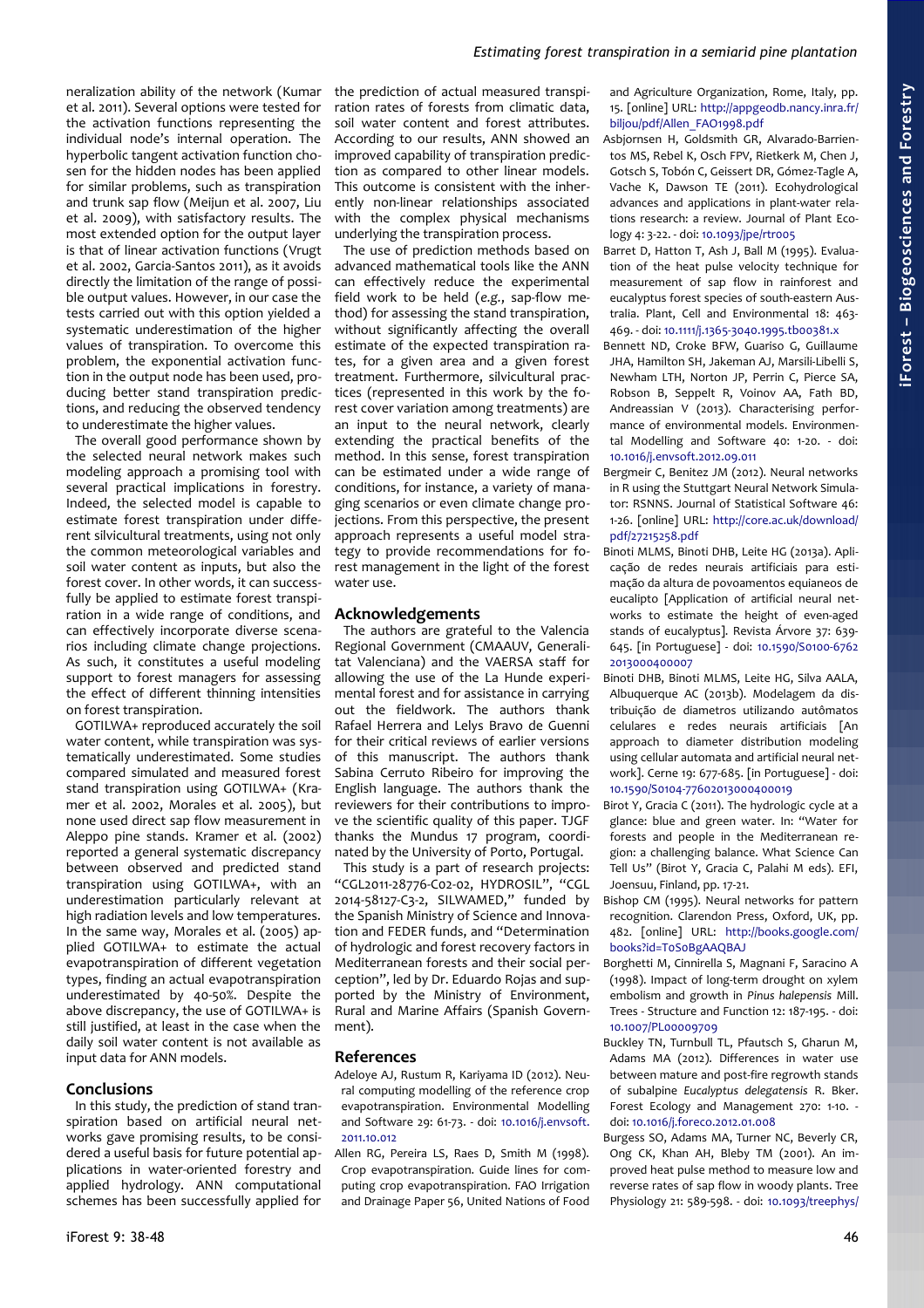## [21.9.589](http://dx.doi.org/10.1093/treephys/21.9.589)

- Burke LI, Ignizio JP (1992). Neural networks and operations research: an overview. Computers and Operations Research 19: 179-189. - doi: [10.1016/0305-0548\(92\)90043-5](http://dx.doi.org/10.1016/0305-0548(92)90043-5)
- Castro RVO, Soares CPB, Leite HG, Souza AL, Nogueira GS, Martins FB (2013). Individual growth model for Eucalyptus stands in Brazil using artificial neural network. ISRN Forestry, Article ID 196832, pp. 1-12. - doi: [10.1155/2013/](http://dx.doi.org/10.1155/2013/196832) [196832](http://dx.doi.org/10.1155/2013/196832)
- Chirino E, Bellot J, Sánchez JR (2011). Daily sap flow rate as an indicator of drought avoidance mechanisms in five Mediterranean perennial species in semi-arid southeastern Spain. Trees - Structure and Function 25: 593-606. - doi: [10.1007/s00468-010-0536-4](http://dx.doi.org/10.1007/s00468-010-0536-4)
- Cohen Y, Cohen S, Cantuarias-Aviles T, Schiller G (2008). Variations in the radial gradient of sap velocity in trunks of forest and fruit trees. Plant and Soil 305: 49-59. - doi: [10.1007/s11104-007-](http://dx.doi.org/10.1007/s11104-007-9351-0) [9351-0](http://dx.doi.org/10.1007/s11104-007-9351-0)
- Davie T (2008). Fundamentals of hydrology  $(2^{nd}$ edn). Routledge Fundamentals of Physical Geography, London, UK, pp. 200. [online] URL: [http://books.google.com/books?id=x0HfA6HJv](http://books.google.com/books?id=x0HfA6HJvogC) [ogC](http://books.google.com/books?id=x0HfA6HJvogC)
- Dekker SC, Bouten W, Verstraten JM (2000). Modelling forest transpiration from different perspectives. Hydrological Process 14: 251-260. doi: [10.1002/\(SICI\)1099-1085\(20000215\)14:2<25](http://dx.doi.org/10.1002/(SICI)1099-1085(20000215)14:2%3C251::AID-HYP923%3E3.0.CO;2-R) [1::AID-HYP923>3.0.CO;2-R](http://dx.doi.org/10.1002/(SICI)1099-1085(20000215)14:2%3C251::AID-HYP923%3E3.0.CO;2-R)
- Del Campo AD, Aguilella A, Lidón A, Segura G (2008). Influencia del tipo y dosis de hydrogel en las propriedades hidrofísicas de tres suelos forestales de distinta textura [Effects of dosage and type of hydrogel in the hydro-physical properties of three different textured soils]. Cuadernos de la Sociedad Española de Ciencias Forestales 25: 137-143. [in Spanish]
- Del Campo AD, Fernandes TJG, Molina AJ (2014). Hydrology-oriented (adaptive) silviculture in a semiarid pine plantation: how much can be modified the water cycle through forest management? European Journal of Forest Research 133: 879-894. - doi: [10.1007/s10342-014-0805-7](http://dx.doi.org/10.1007/s10342-014-0805-7)
- Delzon S, Sartore M, Granier A, Loustau D (2004). Radial profiles of sap flow with increasing tree size in maritime pine. Tree Physiology 24: 1285-1293. - doi: [10.1093/treephys/24.11.1285](http://dx.doi.org/10.1093/treephys/24.11.1285)
- Diamantopoulou M, Milios E (2010). Modelling total volume of dominant pine trees in reforestations via multivariate analysis and artificial neural network models. Biosystems Engineering 105: 306-315. - doi: [10.1016/j.biosystemseng.](http://dx.doi.org/10.1016/j.biosystemseng.2009.11.010) [2009.11.010](http://dx.doi.org/10.1016/j.biosystemseng.2009.11.010)
- Falkenmark M (2003). Freshwater as shared between society and ecosystems: from divided approaches to integrated challenges. Philosophical transactions of the Royal Society of London Series B Biological sciences 358: 2037-2049. [online] URL: [http://rstb.royalsocietypublishing.](http://rstb.royalsocietypublishing.org/content/358/1440/2037.short) [org/content/358/1440/2037.short](http://rstb.royalsocietypublishing.org/content/358/1440/2037.short)
- Farrington P, Bartle GA, Watson GD, Salama RB (1994). Long-term transpiration in two eucalypt species in a native woodland estimated by the heat-pulse technique. Australian Journal of Ecology 19: 17-25. - doi: [10.1111/j.1442-9993.1994.](http://dx.doi.org/10.1111/j.1442-9993.1994.tb01538.x) [tb01538.x](http://dx.doi.org/10.1111/j.1442-9993.1994.tb01538.x)
- Fitzgerald J, Jacobsen JB, Blennow K, Thorsen BJ, Lindner M (2013). Climate change in Euro-

pean forests: how to adapt. Policy Brief no 9, European Forest Institute, Joensuu, Finland, pp. 16. [online] URL: [http://curis.ku.dk/ws/files/](http://curis.ku.dk/ws/files/99154708/Fitzgerald_et_al_EFI_Policy_Brief.pdf) [99154708/Fitzgerald\\_et\\_al\\_EFI\\_Policy\\_Brief.pd](http://curis.ku.dk/ws/files/99154708/Fitzgerald_et_al_EFI_Policy_Brief.pdf) [f](http://curis.ku.dk/ws/files/99154708/Fitzgerald_et_al_EFI_Policy_Brief.pdf)

- Garcia-Santos G (2007). An ecohydrological and soils study in a montane cloud forest in the National Park of Garajonay, La Gomera. PhD thesis, Vrije Universiteit, Amsterdam, The Netherlands, pp. 188. [online] URL: [http://dare.](http://dare.ubvu.vu.nl/handle/1871/12697) [ubvu.vu.nl/handle/1871/12697](http://dare.ubvu.vu.nl/handle/1871/12697)
- Garcia-Santos G (2011). Transpiration in a subtropical ridge-top cloud forest. Journal of Hydrology 462: 42-52. [online] URL: [http://dare.](http://dare.ubvu.vu.nl/handle/1871/12697) [ubvu vu.nl/handle/1871/12697](http://dare.ubvu.vu.nl/handle/1871/12697)
- Gorgens EB, Leite HG, Santos HN, Gleriani JM (2009). Estimação do volume de árvores utilizando redes neurais artificiais [Estimate of tree volume using artificial neural nets]. Revista Árvore 33: 1141-1147. [in Portuguese] - doi: [10.1590/S0100-67622009000600016](http://dx.doi.org/10.1590/S0100-67622009000600016)
- Gracia CA, Tello E, Sabaté S, Bellot J (1999). GOTILWA: an integrated model of water dynamics and forest growth. In: "Ecological Studies 137: Ecology of Mediterranean Evergreen Oak Forest" (Rodà F, Retana J, Gracia C, Bellot J eds). Springer Berlin, Heidelberg, Germany, pp. 163-179. - doi: [10.1007/978-3-642-58618-7\\_12](http://dx.doi.org/10.1007/978-3-642-58618-7_12)
- Haykin S (1994). Neural networks, a comprehensive foundation. Macmillan College Publishing Company, New York, USA, pp. 842.
- Hornik K, Stinchcombe M, White H (1989). Multilayer feedforward networks are universal approximators. Neural Networks 2: 359-366. - doi: [10.1016/0893-6080\(89\)90020-8](http://dx.doi.org/10.1016/0893-6080(89)90020-8)
- Huo Z, Feng S, Kang S, Dai X (2012). Artificial neural network models for reference evapotranspiration in an arid area of northwest China. Journal of Arid Environments 82: 81-90. - doi: [10.1016/j.jaridenv.2012.01.016](http://dx.doi.org/10.1016/j.jaridenv.2012.01.016)
- Igel C, Hüsken M (2003). Empirical evaluation of the improved Rprop learning algorithms. Neurocomputing 50: 105-123. - doi: [10.1016/S0925-](http://dx.doi.org/10.1016/S0925-2312(01)00700-7) [2312\(01\)00700-7](http://dx.doi.org/10.1016/S0925-2312(01)00700-7)
- IPCC (2007). Summary for policymakers. In: "Climate Change 2007: Impacts, Adaptation and Vulnerability. Contribution of Working Group II to the Fourth Assessment Report of the Intergovernmental Panel on Climate Change" (Parry ML, Canziani OF, Palutikof JP, Van der Linden CE, Hanson CE eds) Cambridge University Press, Cambridge, UK, pp. 7-22.
- Jasechko S, Sharp ZD, Gibson JJ, Birks SJ, Yi Y, Fawcett PJ (2013). Terrestrial water fluxes dominated by transpiration. Nature 496: 347-350. - doi: [10.1038/nature11983](http://dx.doi.org/10.1038/nature11983)
- Jing-Hua X, Rusli X, Kumta AS (2010). Feedforward neural network trained by BFGS algorithm for modeling plasma etching of silicon carbide. IEEE Transactions on Plasma Science 38: 142-148. - doi: [10.1109/TPS.2009.2037151](http://dx.doi.org/10.1109/TPS.2009.2037151)
- Kramer K (2001). Process-based models for scaling up to tree and stand level. In: "Long-Terms effects of climate change on carbon budgets of forests in Europe. " (Kramer K, Mohren GMJ eds). Report no. 194, Alterra, Green World Research, Wageningen, The Netherlands, pp. 61- 78.
- Kramer K, Leinonen I, Bartelink HH, Berbigier P, Borghetti M, Bernhofer C, Cienciala E, Dolman AJ, Froer O, Gracia CA, Granier A, Grünwald T,

Hari P, Jans W, Kellomäki S, Loustau D, Magnani F, Markkanen T, Matteucci G, Mohren GMJ, Moors E, Nissinen A, Peltola H, Sabaté S, Sanchez A, Sontag M, Valentini R, Vesala T (2002). Evaluation of six process-based forest growth models using eddy-covariance measurements of  $CO<sub>2</sub>$  and  $H<sub>2</sub>O$  fluxes at six forest sites in Europe. Global Change Biology 8: 213- 230. - doi: [10.1046/j.1365-2486.2002.00471.x](http://dx.doi.org/10.1046/j.1365-2486.2002.00471.x)

- Kumar M, Raghuwanshi NS, Singh R, Wallender WW, Pruitt WO (2002). Estimating evapotranspiration using artificial neural network. Journal of Irrigation and Drainage Engineering 128: 224-233. - doi: [10.1061/\(ASCE\)0733-9437\(2002\)12](http://dx.doi.org/10.1061/(ASCE)0733-9437(2002)128:4(224)) [8:4\(224\)](http://dx.doi.org/10.1061/(ASCE)0733-9437(2002)128:4(224))
- Kumar M, Raghuwanshi NS, Singh R (2011). Artificial neural networks approach in evapotranspiration modeling: a review. Irrigation Science 29: 11-25. - doi: [10.1007/s00271-010-0230-8](http://dx.doi.org/10.1007/s00271-010-0230-8)
- Lagergren F, Lindroth A (2002). Transpiration response to soil moisture in pine and spruce trees in Sweden. Agricultural and Forest Meteorology 112: 67-85. - doi: [10.1016/S0168-1923](http://dx.doi.org/10.1016/S0168-1923(02)00060-6) [\(02\)00060-6](http://dx.doi.org/10.1016/S0168-1923(02)00060-6)
- Lawrence DM, Thornton PE, Oleson KW, Bonan GB (2007). The partitioning of evapotranspiration into transpiration, soil evaporation, and canopy evaporation in a GCM: impacts on landatmosphere interaction. Journal of Hydrometeorology 8: 862-880. - doi: [10.1175/JHM596.1](http://dx.doi.org/10.1175/JHM596.1)
- Leite HG, Silva MLM, Binoti DHB, Fardin L, Takizawa FH (2011). Estimation of inside-bark diameter and heartwood diameter for *Tectona grandis* Linn. trees using artificial neural networks. European Journal of Forest Research 130: 263-269. - doi: [10.1007/s10342-010-0427-7](http://dx.doi.org/10.1007/s10342-010-0427-7)
- Li XY, Yang P, Ren S (2009). Study on transpiration model for fruit tree based on generalized regression neural network. In: Proceedings of the "International Conference of Engineering Computation". Washington (DC, USA) 2-3 May 2009. IEEE Xplore, IEEE, NY, USA, pp. 269-272. doi: [10.1109/ICEC.2009.71](http://dx.doi.org/10.1109/ICEC.2009.71)
- Lindner M, Maroschek M, Netherer S, Kremer A, Barbati A, Garcia-Gonzalo J, Seidl R, Delzon S, Corona P, Kolström M, Lexer MJ, Marchetti M (2010). Climate change impacts, adaptive capacity, and vulnerability of European forest ecosystems. Forest Ecology and Management 259: 698-709. - doi: [10.1016/j.foreco.2009.09.023](http://dx.doi.org/10.1016/j.foreco.2009.09.023)
- Liu X, Kang S, Li F (2009). Simulation of artificial neural network model for trunk sap flow of *Pyrus pyrifolia* and its compartion with multiplelinear regression. Agricultural Water Management 96: 939-945. - doi: [10.1016/j.agwat.2009.](http://dx.doi.org/10.1016/j.agwat.2009.01.003) [01.003](http://dx.doi.org/10.1016/j.agwat.2009.01.003)
- Mackay SL, Arain MA, Khomik M, Brodeur JJ, Shumacher J, Hartmann H, Peichl M (2012). The impact of induced drought on transpiration and growth in a temperate pine plantation forest. Hydrological Process 26: 1779-1791. - doi: [10.1002/hyp.9315](http://dx.doi.org/10.1002/hyp.9315)
- Maier HR, Dandy GC (2000). Neural networks for the prediction and forecasting of water resources variables: a review of modelling issues and applications. Environmental Modelling and Software 15: 101-124. - doi: [10.1016/S1364-8152](http://dx.doi.org/10.1016/S1364-8152(99)00007-9) [\(99\)00007-9](http://dx.doi.org/10.1016/S1364-8152(99)00007-9)
- Meijun Y, Peiling Y, Shumei R, Yuanpei L, Tingwu X (2007). A backward propagation neural network for predicting daily transpiration of pop-